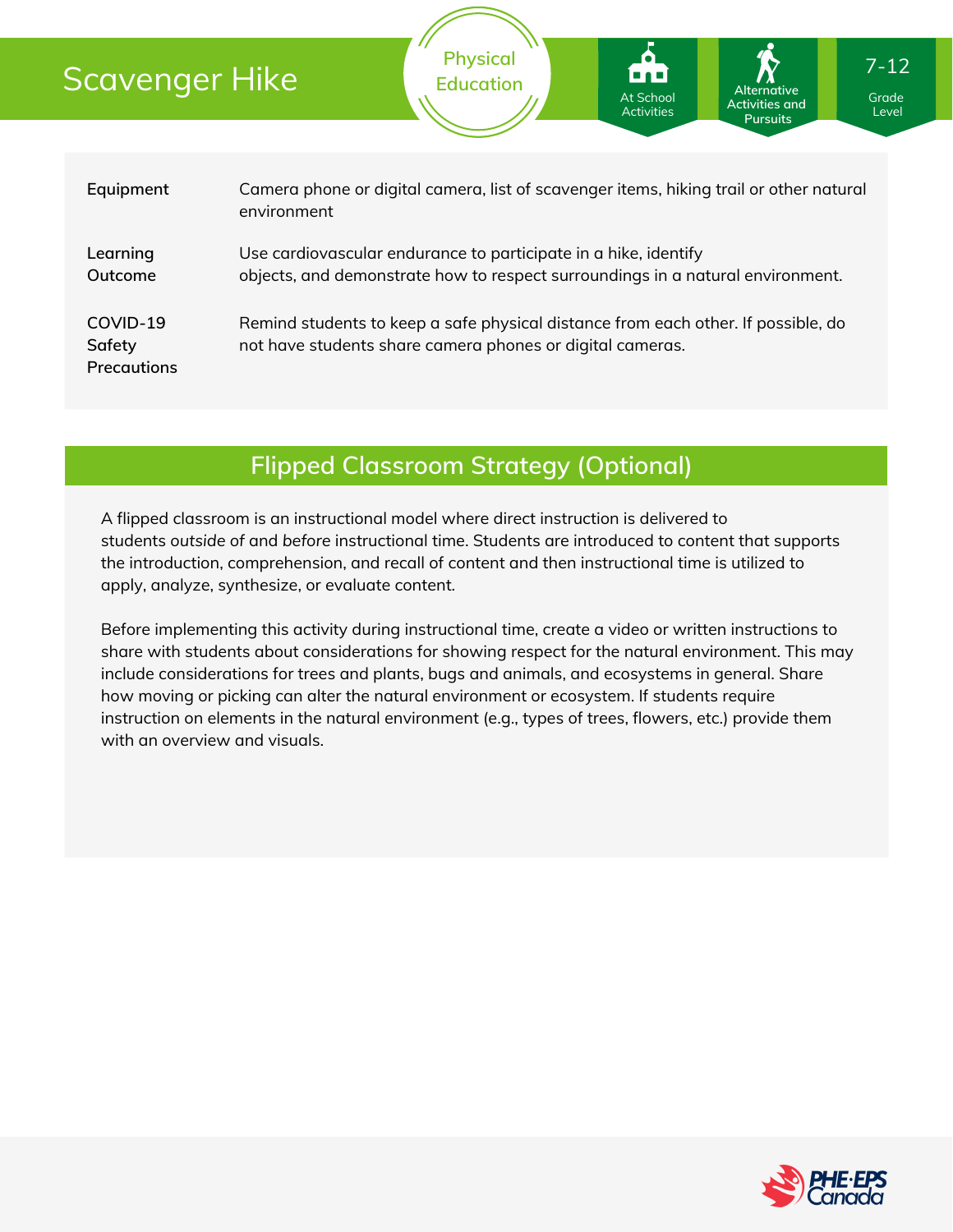# Scavenger Hike

**Physical Education**

## **Activity Description**

Develop a list of items that students can locate while on the hike. Students must be able to take a picture of the items without disrupting the natural environment or leaving the path of hiking trails. Examples of items include:

- Tree bark (list types of trees)
- Types of leaves (e.g., maple, oak, birch)
- Round rock or stone
- Pine cone
- Circular object of choice
- Something brown

Common insects (e.g., ants, spider, mosquito)

At School At School Activities Activities

• Flowers or plants (list types of flowers or plants)

Grade Grade Level Level

7-12

Activities and **Pursuits** 

**Alternative**

- Moss
- Water
- Square object of choice
- Something yellow

Share with students' considerations for respecting trees, plants, animals, bugs, and ecosystems in general. If utilizing a flipped classroom strategy, remind students to apply what they learned in advance of the activity.

Take time to review safety considerations and emergency protocol with students in advance of the hike. Provide each student with the list of items to find during the hike as well as boundaries or paths to follow along the hike. As students participate in the hike, they take pictures of items from the list. At the completion of the hike, invite students to share their pictures of the items they took. Consider asking them to create a virtual collage or challenge them to find a creative way to share the pictures they took.

# **Physical Education Competencies**



#### **MOVE**

**Develop psychomotor skills, tactics, and strategies that facilitate a variety of physical activities across diverse environments.**





## **THINK**

**Develop cognitive skills and strategies for a variety of movement contexts that facilitate critical thinking, decision making, and problem solving.**



#### **FEEL**

**Develop affective skills and strategies that facilitate healthy and safe relationships with themselves, with others, and with their environment.**



#### **Practice behaviour skills and strategies ACT**

**that facilitate movement competence and confidence.**



### **Reflection Questions**

Reflection is important to support learning during physical education. Consider asking students the reflection questions below and discuss the answers together.

- *What did you notice most or what was most memorable about the hike?*
- *What different muscles did you use to participate in the hike?*